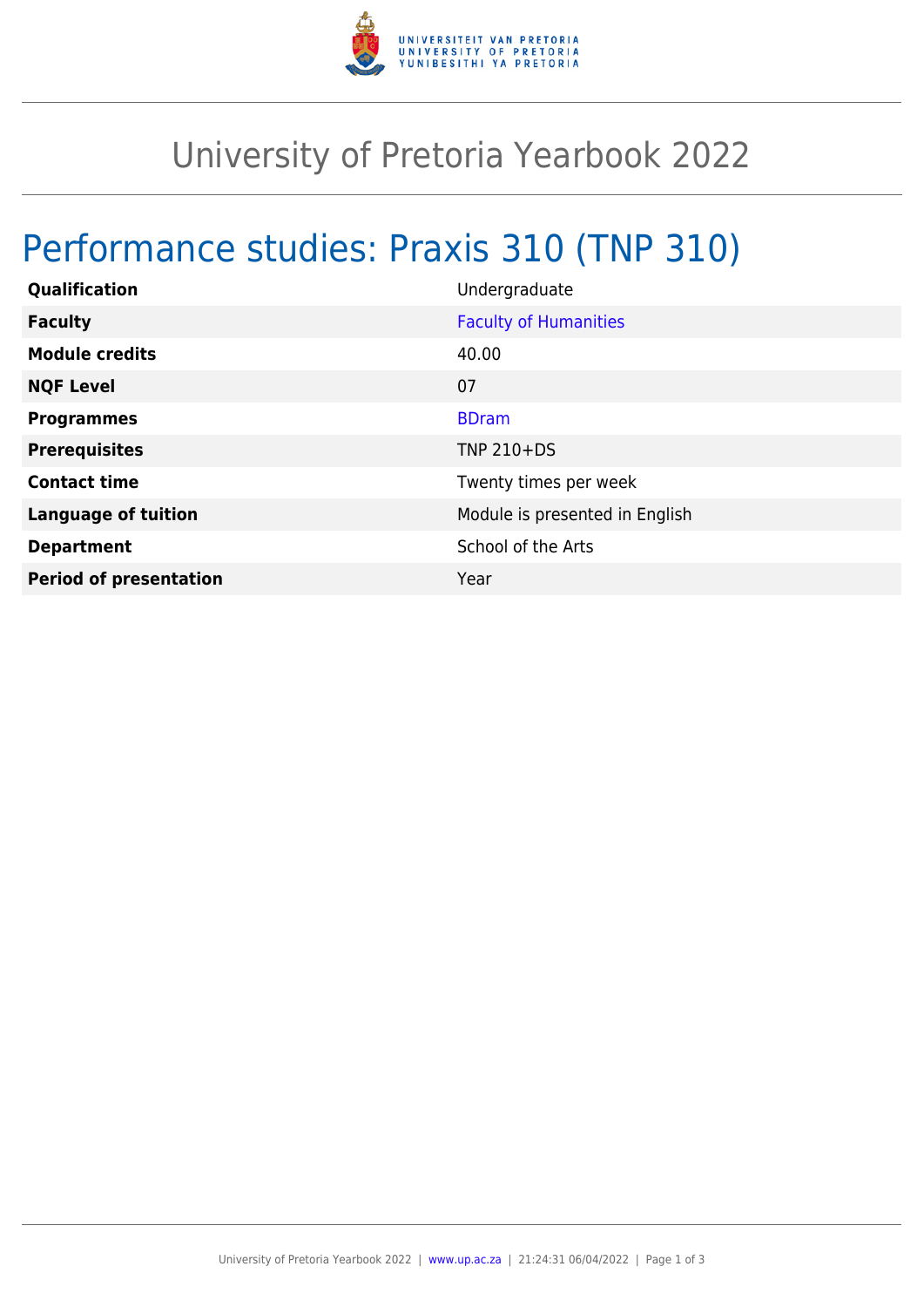

## **Module content**

\*Closed – only for BDram students

\*Students have to pass all components of this module in order to be promoted to the next year level Live performance and digital performance

This module employs the notions of making, appreciating and performing to explore selected modes of contemporary live theatrical performance as well as performance for the digital media.

This module further offers discipline specific skills training in relation to selected voice and body movement pedagogies in the context of making, appreciating and performing. Students need to select two of the four available skills training options (physical theatre/dance; singing voice, theatre voice, movement for the actor) in consultation with lecturers.

This module consolidates the conceptual, vocal and physical skills acquired in the previous two years and focuses on the application of heightened physicality and vocality in performance. NOTE:

Students will have to align their TNP 310 praxis choices with their choices within each third-year level theory module. Choices within TNP 310 are:

- Performance (Acting)
- Theatre voice
- Singing
- Movement for the actor
- Physical theatre and dance
- Digital media
- Directing/Theatre making
- Writing for stage and film
- Music theatre (musical theatre and cabaret)
- Radio
- Camera acting

Students who want to proceed to the Drama department's honours programme need to consider the following:

- DRA 702 (Performance studies) needs Performance (Acting), Theatre voice and Movement for the actor as entry level requirements
- DRA 705 (Physical theatre) needs Performance (Acting), Physical theatre and Theatre voice as entry level requirements
- Musical theatre needs Physical theatre and dance, Performance (Acting) and Singing as entry level requirements
- Cabaret needs Performance (Acting), Movement for the actor and Singing. (TNT 211 and TNT 311 [Directing] will be favourable)

The regulations and rules for the degrees published here are subject to change and may be amended after the publication of this information.

The [General Academic Regulations \(G Regulations\)](https://www.up.ac.za/faculty-of-education/yearbooks/2022/rules/view/REG) and [General Student Rules](https://www.up.ac.za/faculty-of-education/yearbooks/2022/rules/view/RUL) apply to all faculties and registered students of the University, as well as all prospective students who have accepted an offer of a place at the University of Pretoria. On registering for a programme, the student bears the responsibility of ensuring that they familiarise themselves with the General Academic Regulations applicable to their registration, as well as the relevant faculty-specific and programmespecific regulations and information as stipulated in the relevant yearbook. Ignorance concerning these regulations will not